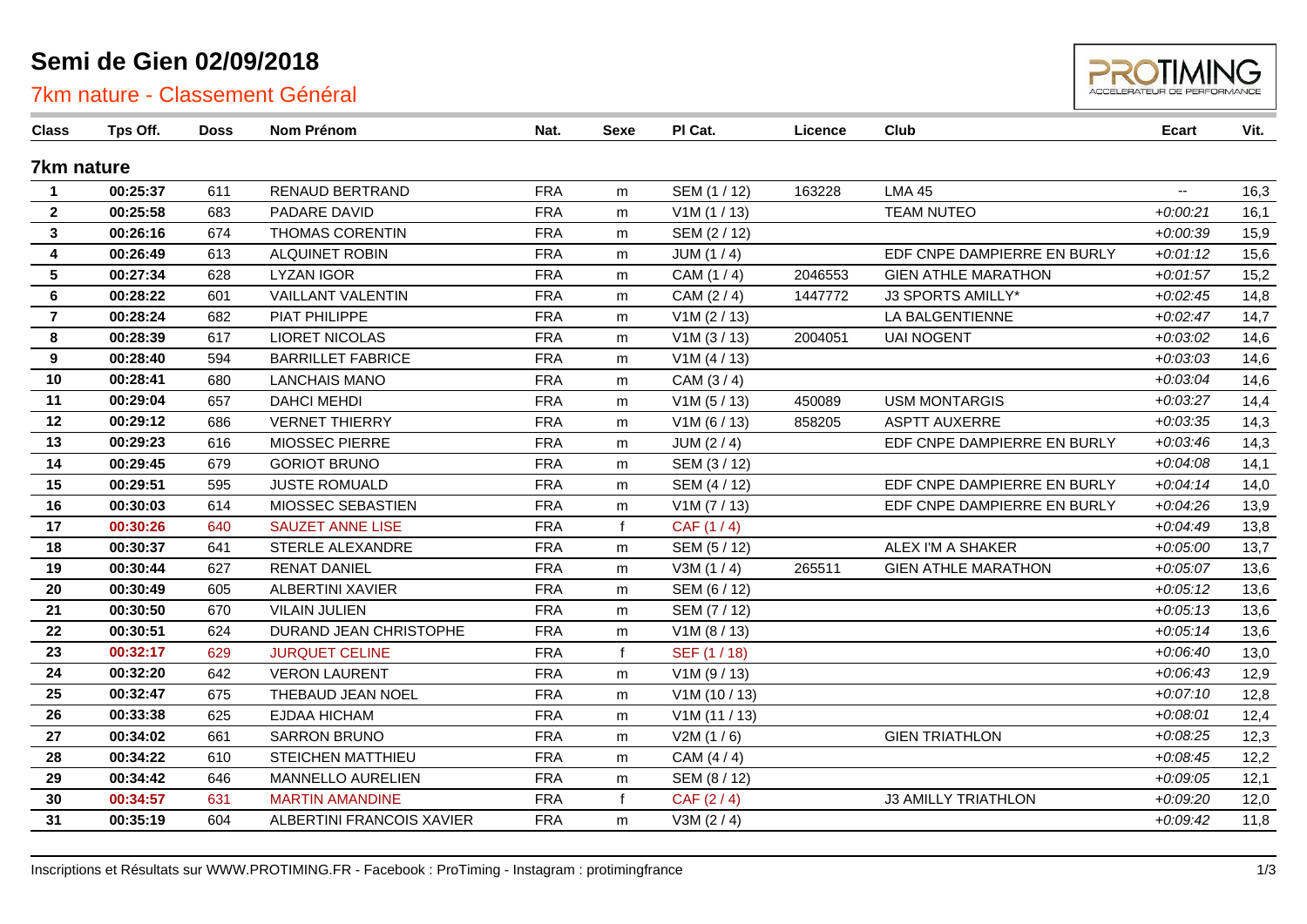# **Semi de Gien 02/09/2018**

### 7km nature - Classement Général



| <b>Class</b> | Tps Off. | Doss | Nom Prénom                      | Nat.       | Sexe         | PI Cat.                   | Licence | Club                        | Ecart      | Vit. |
|--------------|----------|------|---------------------------------|------------|--------------|---------------------------|---------|-----------------------------|------------|------|
| 32           | 00:35:48 | 663  | <b>DUBOIS PHILIPPE</b>          | <b>FRA</b> | m            | V3M(3/4)                  | 149744  | <b>NEVOY RUNNING</b>        | $+0:10:11$ | 11,7 |
| 33           | 00:36:43 | 672  | <b>LIMA ROMAIN</b>              | <b>FRA</b> | m            | JUM $(3/4)$               |         | EDF CNPE DAMPIERRE EN BURLY | $+0:11:06$ | 11,4 |
| 34           | 00:36:48 | 673  | <b>LEFEVRE EMELINE</b>          | <b>FRA</b> | $\mathbf f$  | SEF (2/18)                |         |                             | $+0:11:11$ | 11,4 |
| 35           | 00:36:53 | 645  | <b>GUILLEMOT JEAN DOMINIQUE</b> | <b>FRA</b> | m            | V2M (2/6)                 |         | AS BEAULIEU                 | $+0:11:16$ | 11,3 |
| 36           | 00:37:13 | 612  | <b>LAMY BRUNO</b>               | <b>FRA</b> | m            | V2M(3/6)                  |         | EDF CNPE DAMPIERRE EN BURLY | $+0:11:36$ | 11,2 |
| 37           | 00:37:54 | 685  | <b>DOISNE SAMUEL</b>            | <b>FRA</b> | m            | SEM (9/12)                |         |                             | $+0:12:17$ | 11,0 |
| 38           | 00:38:02 | 609  | <b>STEICHEN THOMAS</b>          | <b>FRA</b> | m            | JUM $(4/4)$               |         |                             | $+0:12:25$ | 11,0 |
| 39           | 00:38:31 | 615  | <b>BECQUET CORINNE</b>          | <b>FRA</b> | $\mathbf{f}$ | V <sub>1</sub> F (1 / 10) |         | EDF CNPE DAMPIERRE EN BURLY | $+0:12:54$ | 10,9 |
| 40           | 00:38:33 | 664  | <b>VILLAIN FREDERIC</b>         | <b>FRA</b> | m            | V1M(12/13)                |         |                             | $+0:12:56$ | 10,8 |
| 41           | 00:38:55 | 658  | <b>BAILLY LAURENT</b>           | <b>FRA</b> | m            | V2M(4/6)                  |         |                             | $+0:13:18$ | 10,7 |
| 42           | 00:39:04 | 687  | <b>LOSANTOS JEAN</b>            | <b>FRA</b> | m            | SEM (10 / 12)             |         |                             | $+0:13:27$ | 10,7 |
| 43           | 00:39:15 | 656  | <b>PIMENTA AGNES</b>            | <b>FRA</b> | $\mathbf{f}$ | SEF (3/18)                |         |                             | $+0:13:38$ | 10,7 |
| 44           | 00:39:46 | 644  | <b>BOURGEON HELENE</b>          | <b>FRA</b> | $\mathbf{f}$ | SEF (4/18)                |         |                             | $+0.14.09$ | 10,5 |
| 45           | 00:39:47 | 651  | <b>DRAPIER XAVIER</b>           | <b>FRA</b> | m            | V1M(13/13)                |         | <b>TWIRLING BATON GIEN</b>  | $+0:14:10$ | 10,5 |
| 46           | 00:39:48 | 637  | <b>CARRE FLORIAN</b>            | <b>FRA</b> | m            | SEM (11 / 12)             |         |                             | $+0:14:11$ | 10,5 |
| 47           | 00:39:58 | 678  | LEVESQUE LAURENCE               | <b>FRA</b> |              | SEF (5/18)                |         |                             | $+0:14:21$ | 10,5 |
| 48           | 00:39:58 | 676  | <b>LEMAIRE LEA</b>              | <b>FRA</b> |              | SEF (6/18)                |         |                             | $+0:14:21$ | 10,5 |
| 49           | 00:40:20 | 665  | <b>ALENDA EVELYNE</b>           | <b>FRA</b> |              | V3F(1/2)                  |         |                             | $+0:14:43$ | 10,4 |
| 50           | 00:40:28 | 606  | <b>BONNET FANNY</b>             | <b>FRA</b> |              | SEF (7/18)                |         |                             | $+0:14:51$ | 10,3 |
| 51           | 00:40:32 | 668  | <b>CASSIER KILLIAN</b>          | <b>FRA</b> | m            | ESM (1/1)                 |         |                             | $+0:14:55$ | 10,3 |
| 52           | 00:40:37 | 652  | <b>CORREA GLORIA</b>            | <b>FRA</b> |              | SEF (8 / 18)              |         |                             | $+0:15:00$ | 10,3 |
| 53           | 00:40:44 | 643  | <b>BOURGEON LISE</b>            | <b>FRA</b> |              | SEF (9/18)                |         |                             | $+0:15:07$ | 10,3 |
| 54           | 00:41:07 | 647  | POITOU MICHEL                   | <b>FRA</b> | m            | V2M(5/6)                  |         |                             | $+0:15:30$ | 10,2 |
| 55           | 00:41:13 | 623  | <b>MARTIN NOEMIE</b>            | <b>FRA</b> | $\mathbf{f}$ | ESF $(1/4)$               |         |                             | $+0:15:36$ | 10,1 |
| 56           | 00:41:46 | 621  | <b>MARTIN MICHEL</b>            | <b>FRA</b> | m            | V2M(6/6)                  |         |                             | $+0.16.09$ | 10,0 |
| 57           | 00:41:46 | 659  | <b>BOREAN FLORENCE</b>          | <b>FRA</b> | $\mathbf f$  | V2F(1/8)                  |         |                             | $+0.16.09$ | 10,0 |
| 58           | 00:42:05 | 650  | <b>MAZE GOYON LAETITIA</b>      | <b>FRA</b> |              | V1F(2/10)                 |         |                             | $+0:16:28$ | 9,9  |
| 59           | 00:42:07 | 638  | <b>TURBAN MICHEL</b>            | <b>FRA</b> | m            | V5M(1/1)                  | 313152  | S/L CJF FLEURY LES AUBRAIS  | $+0.16.30$ | 9,9  |
| 60           | 00:42:10 | 622  | <b>TANNIOU DOMINIQUE</b>        | <b>FRA</b> | $\mathbf{f}$ | V2F(2/8)                  |         |                             | $+0:16:33$ | 9,9  |
| 61           | 00:42:42 | 653  | <b>ASSELIN ALAIN</b>            | <b>FRA</b> | m            | V4M(1/1)                  | 1581781 | US COSNE                    | $+0:17:05$ | 9,8  |
| 62           | 00:43:10 | 602  | <b>GILLET JULIA</b>             | <b>FRA</b> | $\mathbf f$  | SEF (10 / 18)             |         | EDF CNPE DAMPIERRE EN BURLY | $+0:17:33$ | 9,7  |
| 63           | 00:43:56 | 635  | <b>RUSSO SABINE</b>             | <b>FRA</b> |              | V <sub>1</sub> F (3 / 10) |         | <b>VWR INTERNATIONAL</b>    | $+0.18:19$ | 9,5  |
| 64           | 00:44:16 | 608  | <b>GONNIN CORINNE</b>           | <b>FRA</b> | $\mathbf f$  | V2F(3/8)                  |         | SA MICHEL CREUZOT           | $+0.18.39$ | 9,4  |
|              |          |      |                                 |            |              |                           |         |                             |            |      |